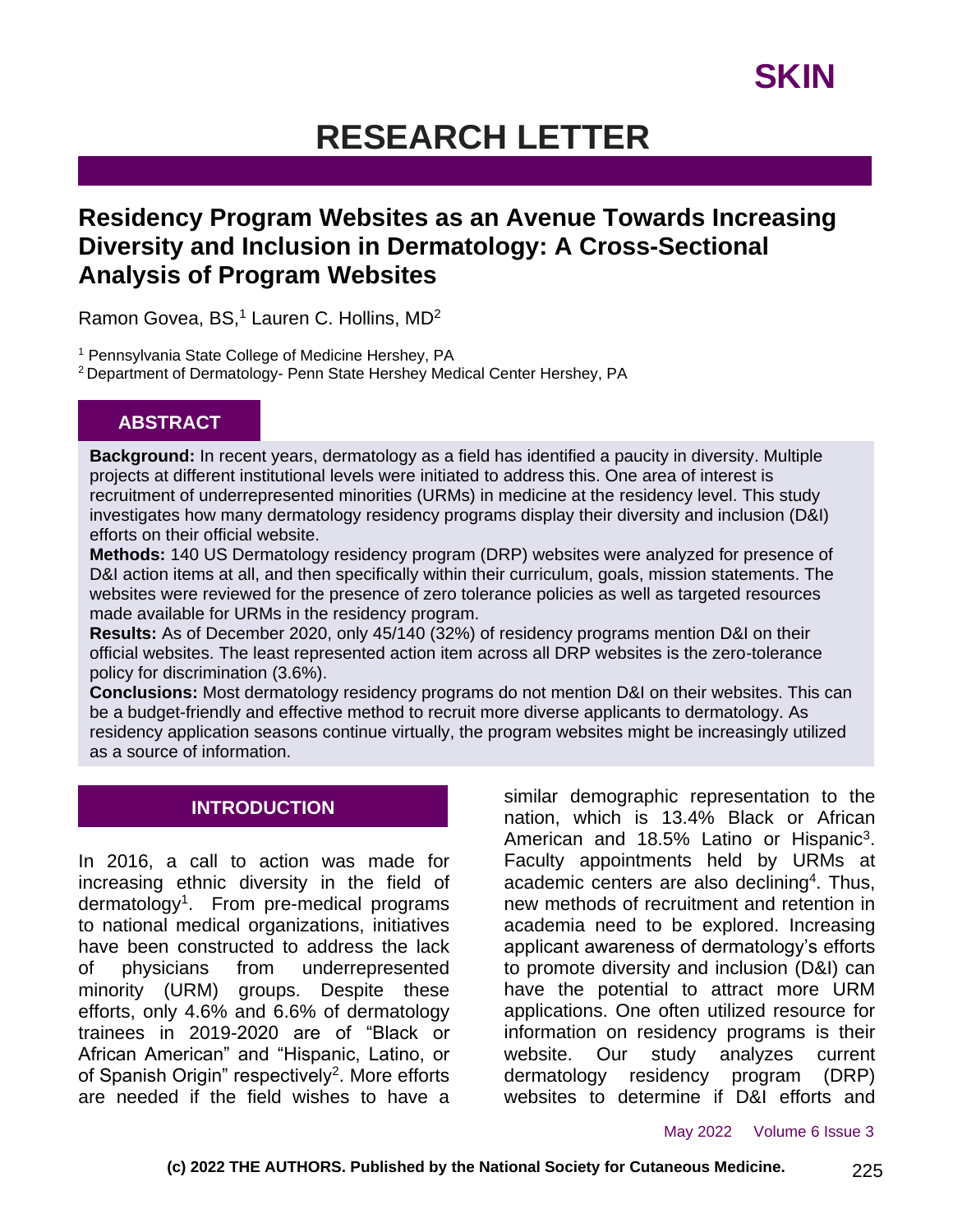

commitments are mentioned on these websites.

#### **METHODS**

In December 2020, the American Association of Medical College's (AAMC) Careers in Medicine database was used to find all ACGME-accredited DRPs. Of these 143 programs, 140 had official websites. The primary outcome measured was the mentioning of D&I within mission statements, objectives, curricula, as well as trainee resources offered by the DRP. Proper judgement was used to determine whether the item was promoting any of the following: a diverse workforce, decrease in patient care disparities, increase in access or equitable patient care, focus on skin of color. The word "diversity" did not have to be present to meet the requirements. The presence of a zero-tolerance policy for discrimination was measured as well.

Program websites have multiple methods for distributing information. This study measured information provided directly through text on the DRP website. Information conveyed through other formats, such as videos and PDF files, was excluded.

#### **RESULTS**

Among the 143 listed DRPs in the AAMC database, 140 (98%) were analyzed. Figure 1 summarizes the results regarding each specific category where D&I was mentioned by the DRPs website. Broad language regarding D&I was mentioned in 45/140 (32%) websites. This percentage only decreased when looking for more specific action items. The least represented action item across all DRPs is the zero-tolerance policy for discrimination.

### **DISCUSSION**

The field of dermatology is actively pursuing a more diverse workforce<sup>1,5</sup>, acknowledging the benefits of having physicians that reflect the demographics of our patient population. One approach to increasing diversity is with recruitment of URMs medical students. Residency programs use their website as a tool to provide information to prospective applicants. This study examined which ACGME-accredited DRPs actively list their commitment to D&I.

The data gathered shows that DRPs are currently underutilizing their website as a method to recruit URMs. Only 32% of DRPs mention D&I on their program websites. Even less DRP websites have D&I embedded in their program goals or curriculum (28% and 14% respectively). Now, with the SARS-CoV-2 pandemic forcing virtual interview processes, it is imperative that residency programs use their website to recruit and display information that could be important to URMs when developing their rank lists<sup>6</sup>.

#### **CONCLUSION**

In conclusion, we encourage all DRPs to update their websites to demonstrate their commitment to D&I, as a simple, costeffective method that could lead to an increase the number of URM residents in the field of dermatology.

This study presents limitations. By excluding information conveyed in formats other than direct text, some programs appeared to have less D&I items.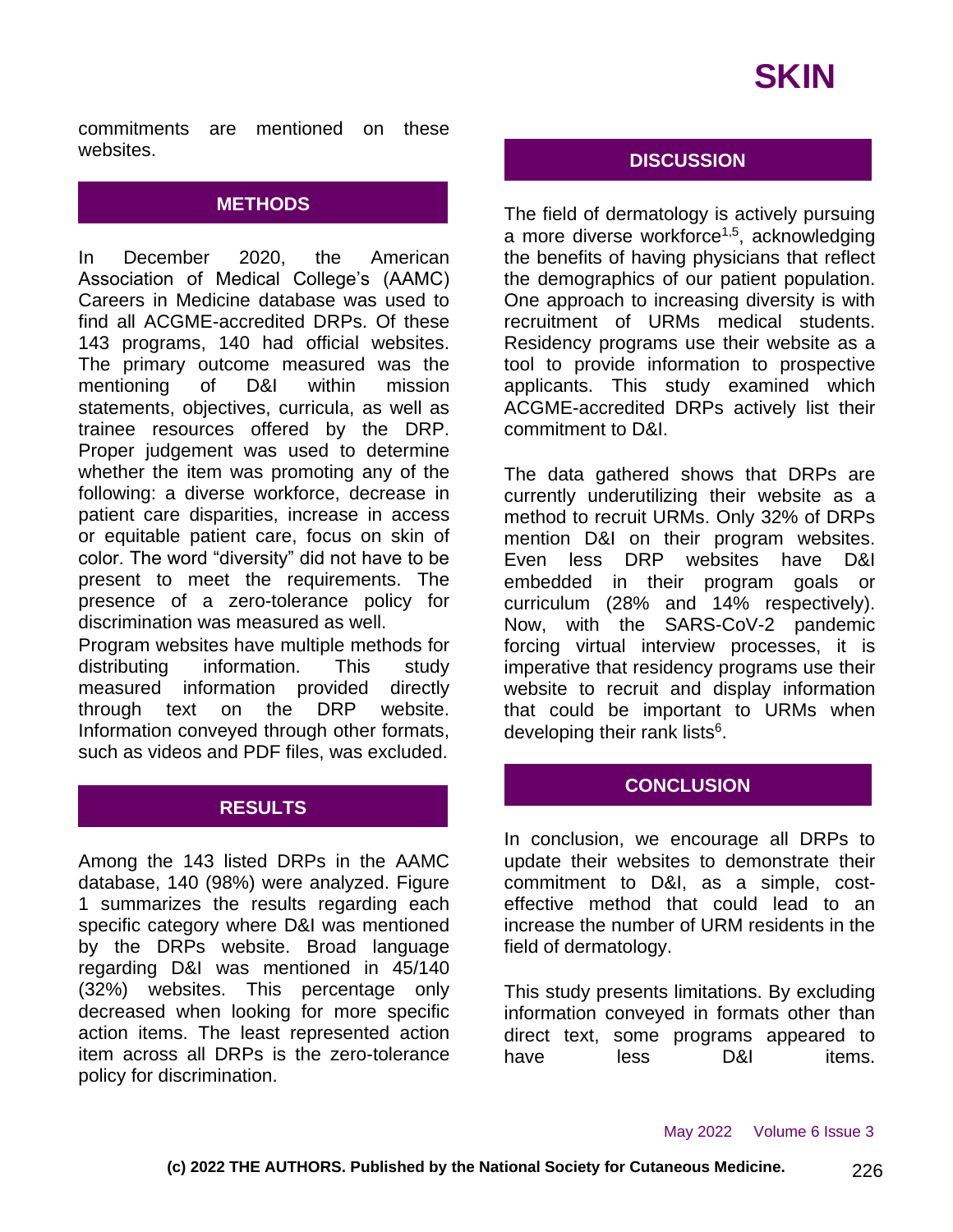# **SKIN**



**Figure 1.** Percent of dermatology websites mentioning diversity and inclusion

Future studies are needed to determine how these changes correlate with URM applications and diversity in residency programs.

**Conflict of Interest Disclosures:** None

**Funding:** None

#### **Corresponding Author:**

Lauren C. Hollins, MD 500 University Drive Hershey, PA 17033 Office: 717-531-6049 Email: [lhollins@pennstatehealth.psu.edu](mailto:lhollins@pennstatehealth.psu.edu)

#### **References:**

1. Pandya AG, Alexis AF, Berger TG, Wintroub BU. Increasing racial and ethnic diversity in dermatology: A call to action. J Am Acad Dermatol. 2016 Mar;74(3):584-7. doi:

10.1016/j.jaad.2015.10.044. Epub 2016 Jan 8. PMID: 26774427.

- 2. Table B5. Number of Active MD Residents, by Race/Ethnicity, (Alone or In Combination) and GME Specialty." AAMC. 18 Aug. 2021. Web. Association of American Medical Colleges.
- 3. Quick Facts: United States. Race and Hispanic Origin. Version: July 1, 2021. Website. United States Census Bureau.
- 4. Lett LA, Orji WU, Sebro R. Declining racial and ethnic representation in clinical academic medicine: A longitudinal study of 16 US medical specialties. PLoS One. 2018 Nov 16;13(11):e0207274. doi: 10.1371/journal.pone.0207274. PMID: 30444928; PMCID: PMC6239326.
- 5. Pritchett EN, Pandya AG, Ferguson NN, Hu S, Ortega-Loayza AG, Lim HW. Diversity in dermatology: Roadmap for improvement. J Am Acad Dermatol. 2018 Aug;79(2):337-341. doi: 10.1016/j.jaad.2018.04.003. Epub 2018 Apr 10. PMID: 29653209.

#### May 2022 Volume 6 Issue 3